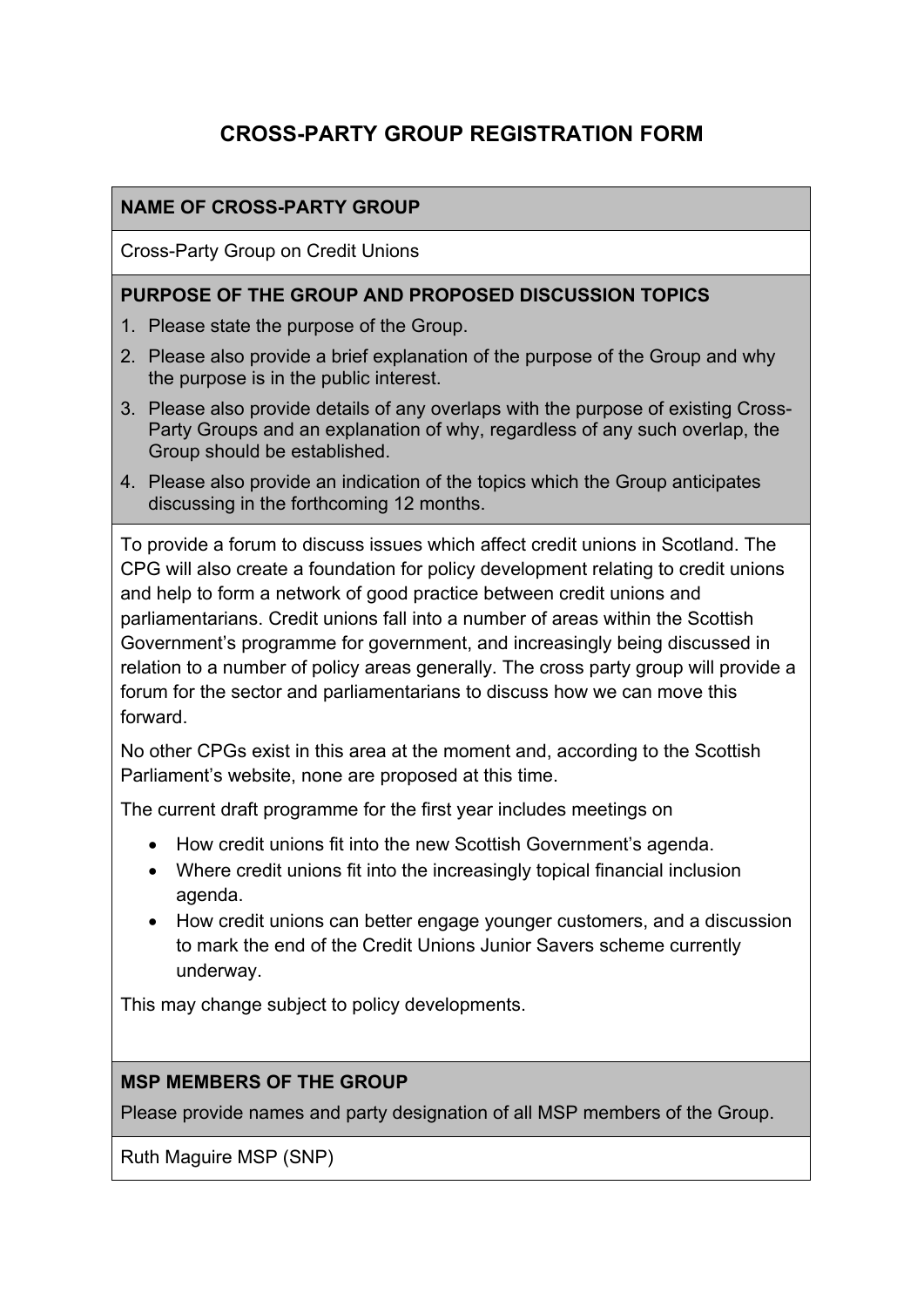Claudia Beamish MSP (Scottish Labour & Co-op Party)

Alison Harris MSP (Scottish Conservatives)

James Kelly MSP (Scottish Labour & Co-op Party)

Johann Lamont MSP (Scottish Labour & Co-op Party)

Angus MacDonald MSP (SNP)

Ben MacPherson MSP (SNP)

Pauline McNeill MSP (Scottish Labour)

Andy Wightman MSP (Scottish Green Party)

## **NON-MSP MEMBERS OF THE GROUP**

For organisational members please provide only the name of the organisation, it is not necessary to provide the name(s) of individuals who may represent the organisation at meetings of the Group.

| <b>Individuals</b> |                                                     |  |
|--------------------|-----------------------------------------------------|--|
| Organisations      | Association of British Credit Unions Ltd (Scotland) |  |
|                    |                                                     |  |

### **GROUP OFFICE BEARERS**

Please provide names for all office bearers. The minimum requirement is that two of the office bearers are MSPs and one of these is Convener – beyond this it is a matter for the Group to decide upon the office bearers it wishes to have. It is permissible to have more than one individual elected to each office, for example, co-conveners or multiple deputy conveners.

| Convener               | <b>Ruth Maguire MSP</b>                         |
|------------------------|-------------------------------------------------|
| <b>Deputy Convener</b> | Claudia Beamish MSP                             |
| Secretary              | Association of British Credit Unions (Scotland) |
| Treasurer              | N/A                                             |
|                        |                                                 |

# **FINANCIAL BENEFITS OR OTHER BENEFITS**

Please provide details of any financial or material benefit(s) the Group anticipates receiving from a single source in a calendar year which has a value, either singly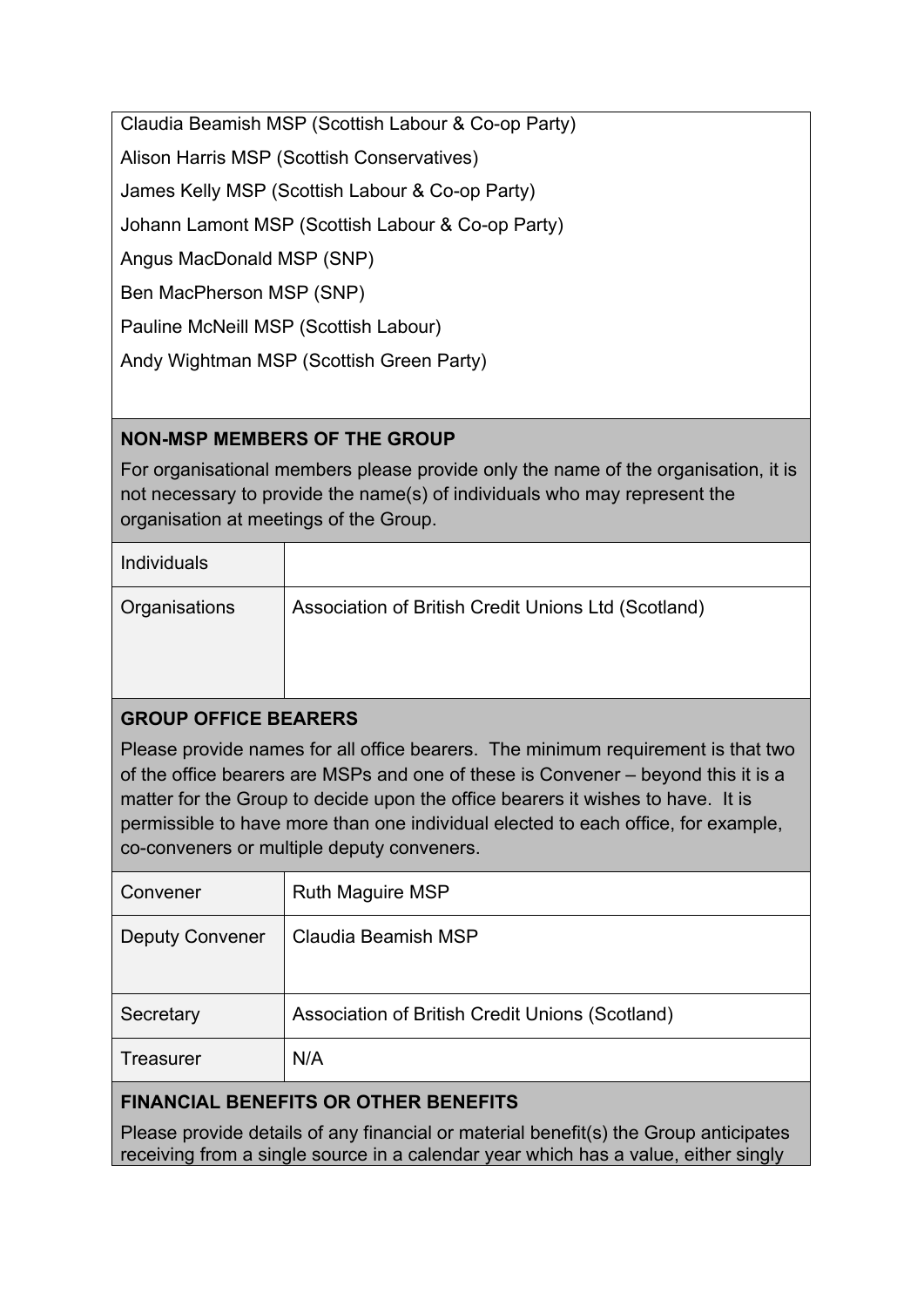or cumulatively, of more than £500. This includes donations, gifts, hospitality or visits and material assistance such as secretariat support.

Association of British Credit Unions (Scotland) covers the cost of teas/coffees for approximately 4 meetings per year. In the last session this cost £28.20 per meeting, so we anticipate a similar amount dependent on the cost of Scottish Parliament catering.

ABCUL Scotland also provides secretariat support for approximately 8 days per year, at an estimated market value of £2,400.

In previous years, the CPG has organised a reception in Parliament to mark International Credit Union Day, with financial support from CUNA Mutual for catering to the value of £2000. No such event will take place in 2016, and no arrangements are in place at this time to have one over the next 12 months. However, it is possible that we would look to have a similar event at some point over the course of this Parliament.

## **SUBSCRIPTION CHARGED BY THE GROUP**

Please provide details of the amount to be charged and the purpose for which the subscription is intended to be used.

#### $\Omega$

# **CONVENER CONTACT DETAILS**

| Name                     | <b>Ruth Maguire MSP</b>               |
|--------------------------|---------------------------------------|
| Parliamentary<br>address | Room M4.13<br>The Scottish Parliament |
| Telephone<br>number      | 0131 348 6955                         |

### **STATEMENT ON COMPLIANCE WITH THE CODE OF CONDUCT**

I declare that the Cross-Party Group on Credit Unions is constituted and will comply with the terms of Section 6 of the Code of Conduct for Members of the Scottish Parliament.